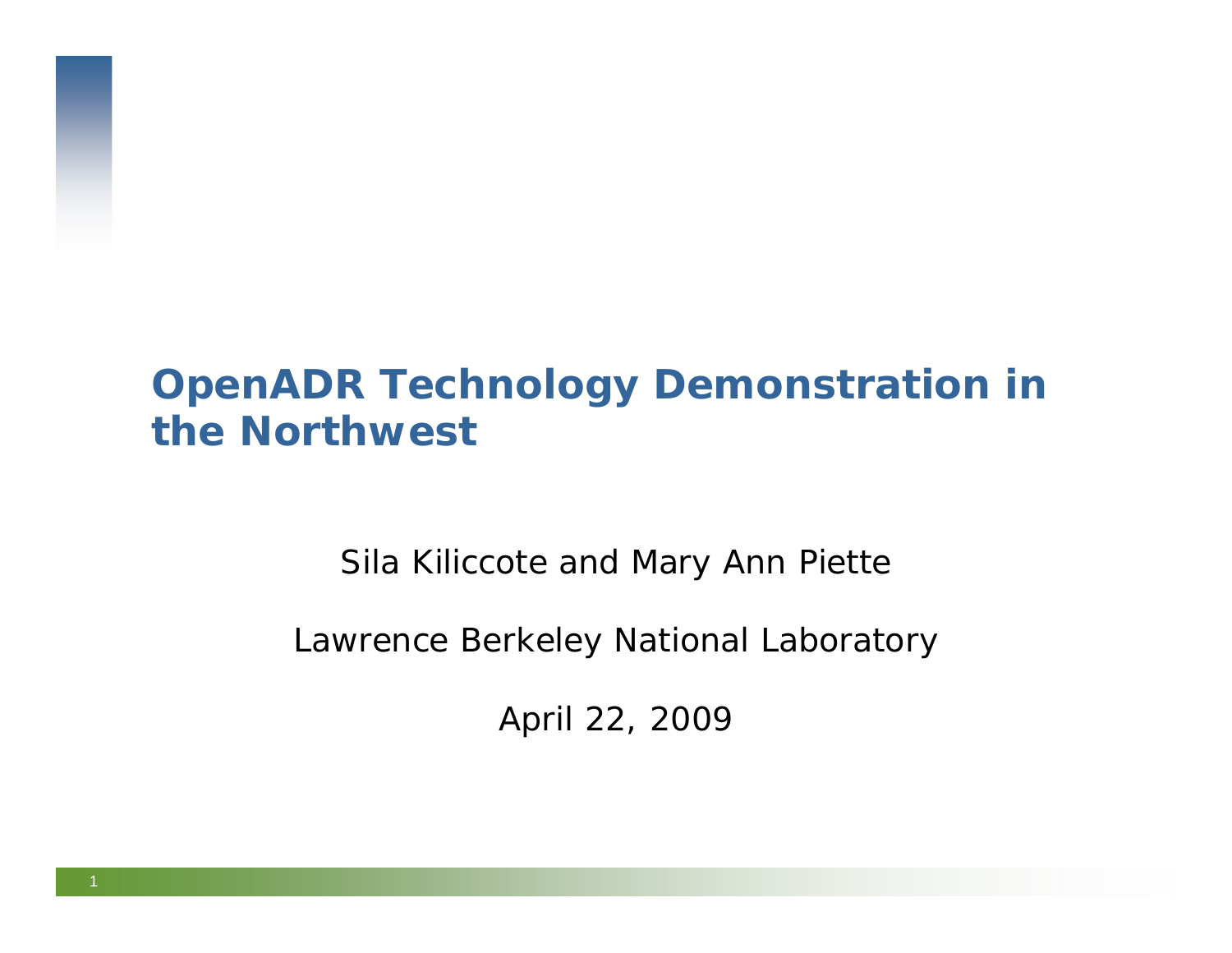# **Presentation Outline**

- $\bullet$ Background
- Automation Definition and Goals
- History
- Architecture
- $\bullet$ BPA/SCL Technology Demonstration Project
- $\bullet$ Next Steps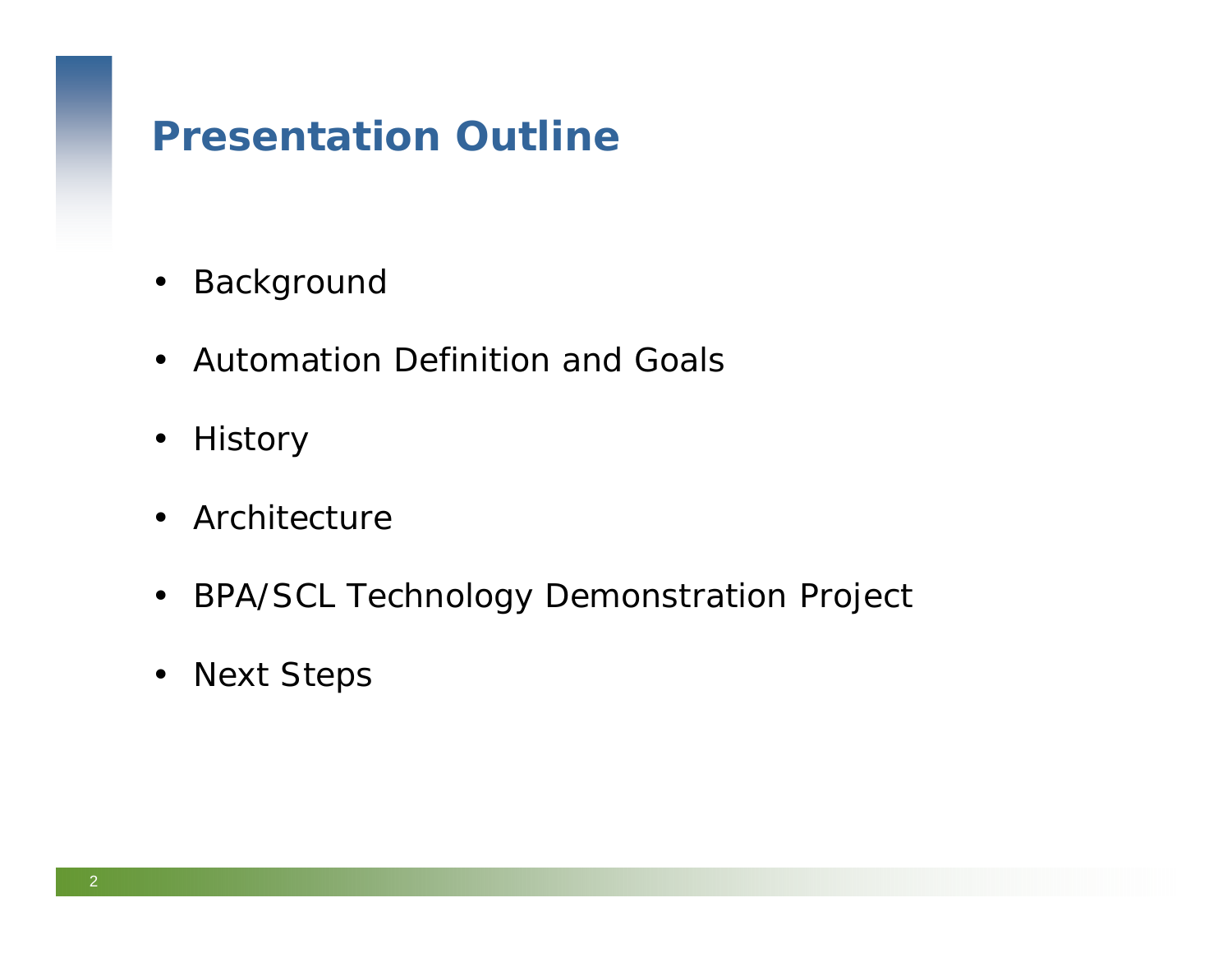# **Demand Response Definition**

- $\bullet$  Demand Response (DR) is the action taken to reduce load when:
	- Contingencies (emergencies & congestion) occur that threaten supply-demand balance, and/or
	- Market conditions occur that raise supply costs
- $\bullet$ DR typically involves peak-load reductions
	- DR strategies are different from energy efficiency, i.e., transient vs. permanent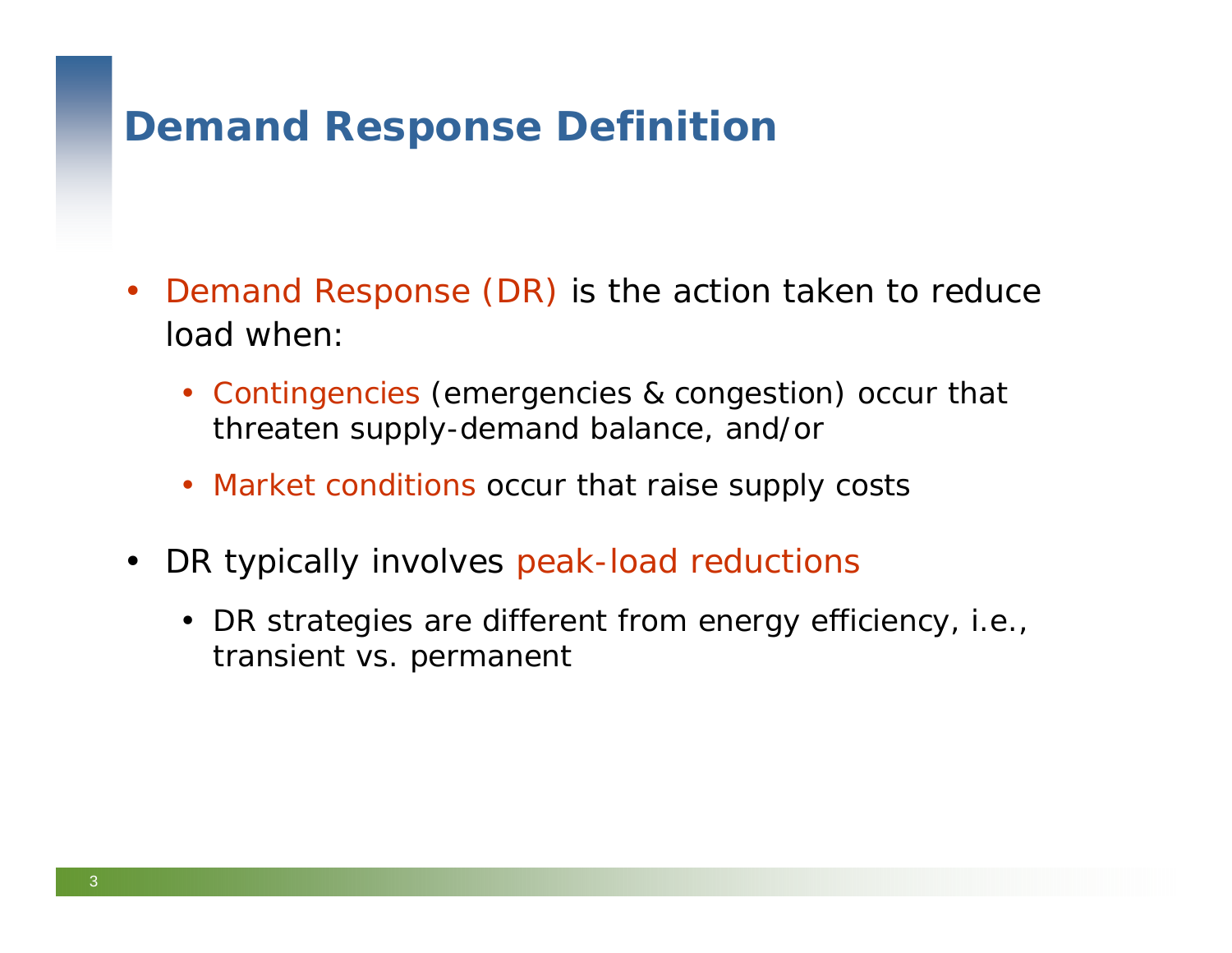# **Time Scales of Building/Grid Optimization – Automated DR Future**

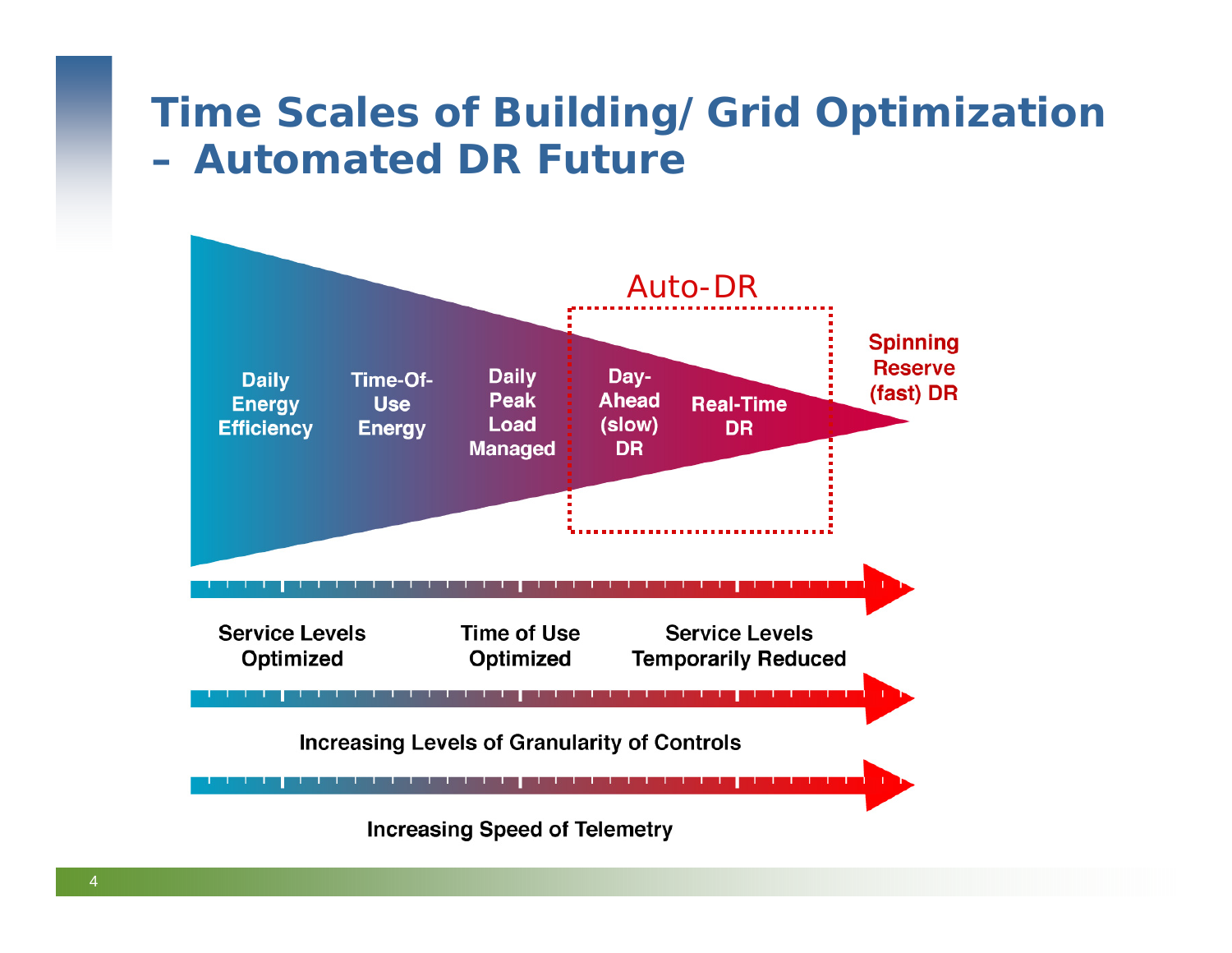# **Demand Response Options**

- $\bullet$  Reliability programs (utility operated)
	- Air conditioning cycling
	- Interruptible/curtailment
- Economic programs (customer choice)
	- Demand bidding
	- Demand reserves
- Signals (price and emergency)
	- Automatic demand response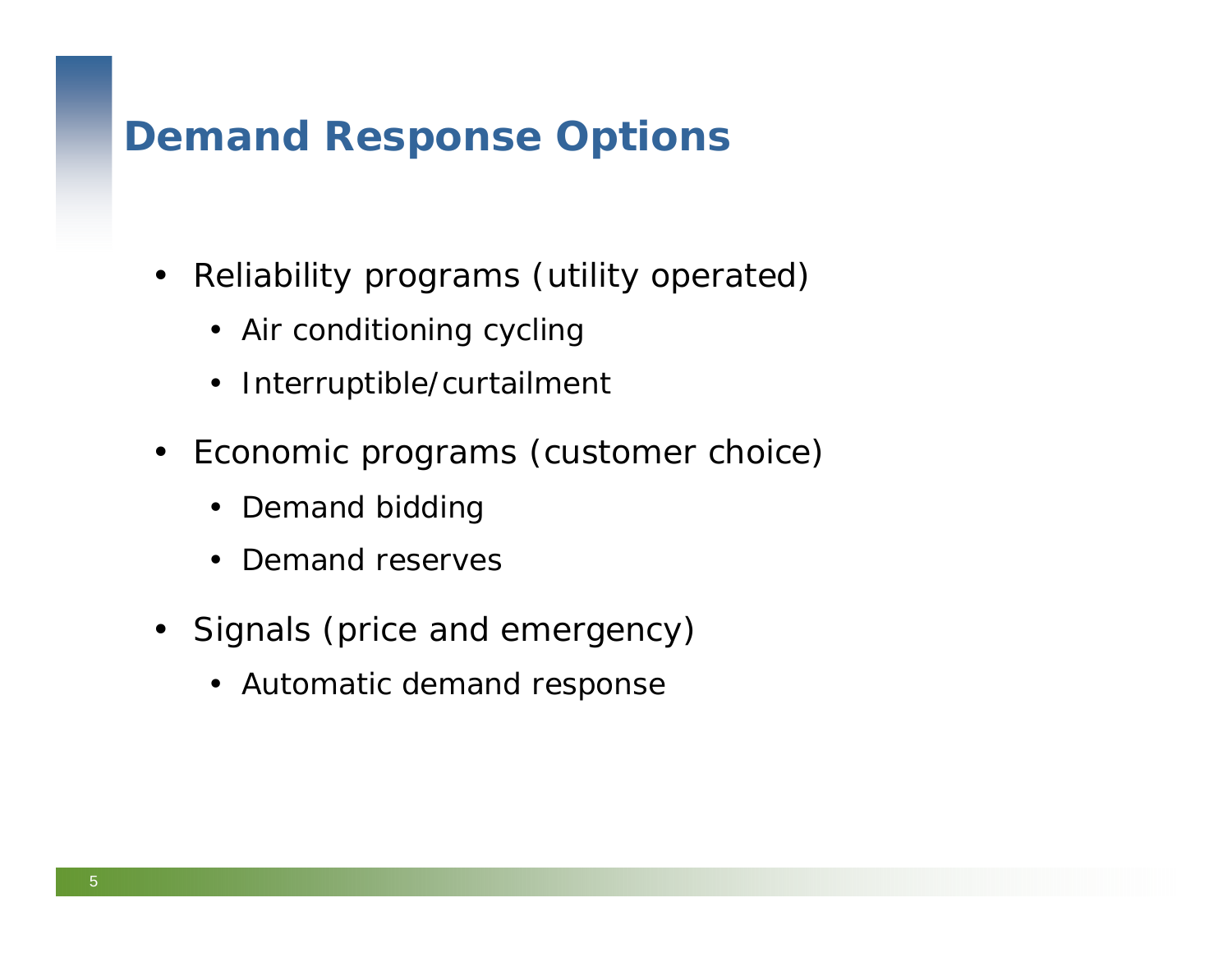# **Automation Goals and Definition**

#### **Recent Research Goals**

- **Cost** Develop low-cost, automation infrastructure to improve DR capability in California
- Technology Evaluate "readiness" of commercial buildings to receive<br>signals
- •**Capability** - Evaluate capability of control strategies for current and future buildings

**Auto-DR Definition** - Fully automated signals for end-use control

- **Signaling** Continuous, secure, reliable, 2-way comm; listen and acknowledge
- • **Industry Standards** - Open, interoperable communications to integrate with both common EMCS and other end-use devices that can receive a relay or similar signals (such XML)
- **Timing of Notification** Day ahead and day of signals facilitate diverse strategies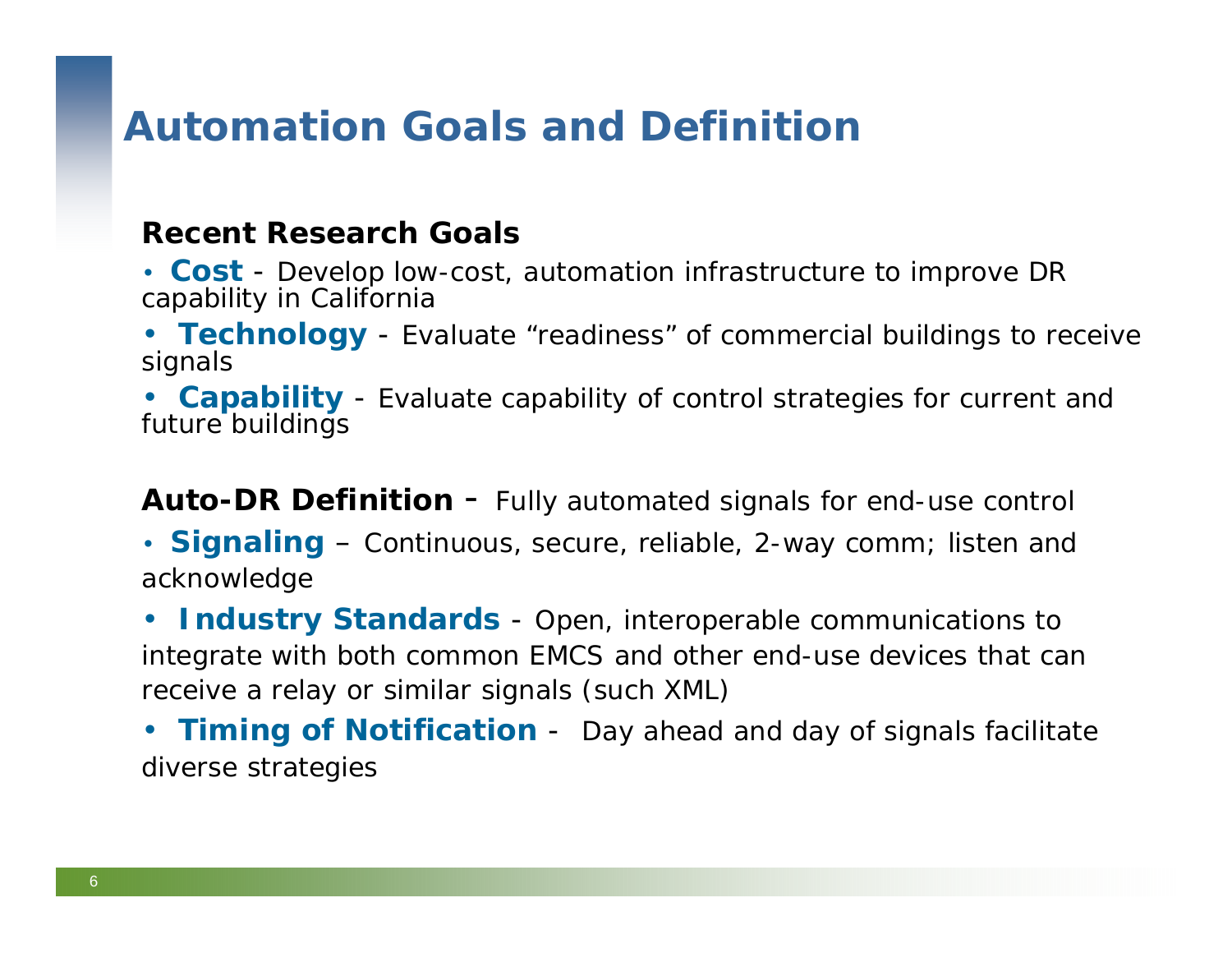# **Auto-DR Multi-Year Technology Development Summary**

- **Develop Demand Response Automation Server (annually updated)**
- **Develop connection to Energy Management Control Systems (EMCS)**
- **Field Tests – Recruit sites/ 2 to 12 events per summer**
	- **2003 – Demo with 5 sites – Internet link to Energy Information Systems (EIS)**
	- **2004 ‐ Demo with 18 sites ‐ linked to EIS and EMCS**
	- **2005 – Initlal PG&E collaboration**
	- **2006 ‐ PG&E, SDG&E, Planning with SCE**
	- **2007 ‐ PG&E, SCE, and SDG&E**
	- **2008 ‐ PG&E, SCE, and SDG&E** SDG&E
	- **2009 ‐ Same California programs Bonneville Power Administration/ Seattle City Light, Participating Load Pilot Wholesale DR w/ PG&E**

**Evaluate with weather normalized baseline**

|      | Year    | # of Sites <b>DRAS</b> |                 | <b>Site Communications</b>  | <b>Utility</b> |
|------|---------|------------------------|-----------------|-----------------------------|----------------|
|      | 2003    |                        | $5$  Infotility | <b>XML Gateway Software</b> | None           |
|      | 2004    |                        | 18 Infotility   | <b>XML</b> - Internet Relay | None           |
|      | 2005    |                        | 11 Akuacom      | <b>XML</b> - Internet Relay | PG&E           |
| 2006 |         |                        | $25$ Akuacom    | <b>XML</b> - CLIR           | PG&E, SDG&E    |
|      | 2007-08 |                        | $200+ Akuacom$  | <b>XML</b> - CLIR           | Statewide      |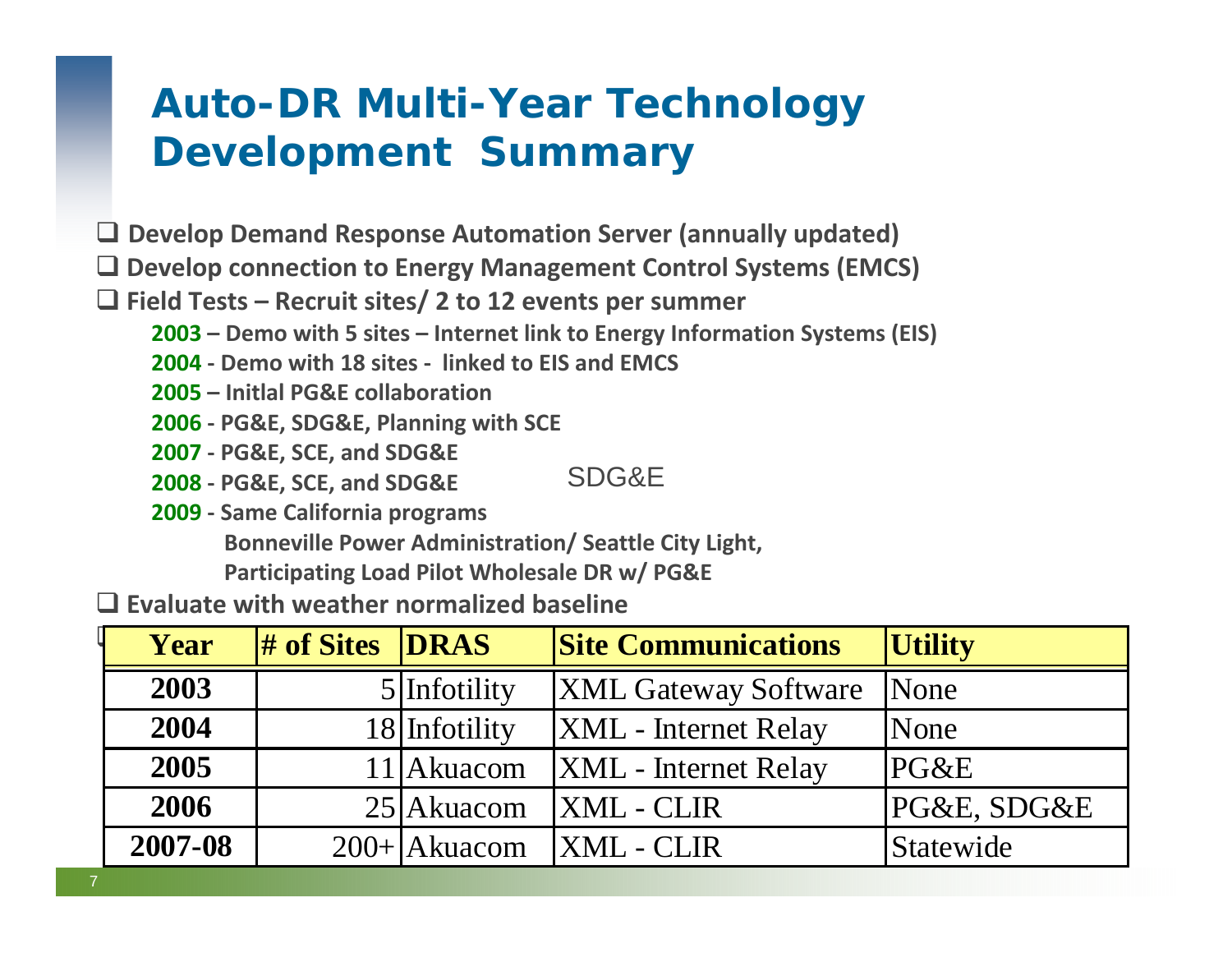# **SCL / BPA Project**

#### **Goal - to demonstrate technology and understand DR opportunities in the Northwest with realistic customer interactions**

- How easy to automate?
- What are control strategies for cold winter mornings?
- How large are reductions from these strategies (kW, W/sqft, %)?

#### **Co-sponsored technology demonstration**

- •OpenADR technology from Lawrence Berkeley National Laboratory
- •First time outside of California and in a heating climate

#### **Implementation**

- •Install and configure technology
- •Design shed strategies for each customer
- $\bullet$ *Practice* strategies
- $\bullet$ Measure impacts (metering, surveys)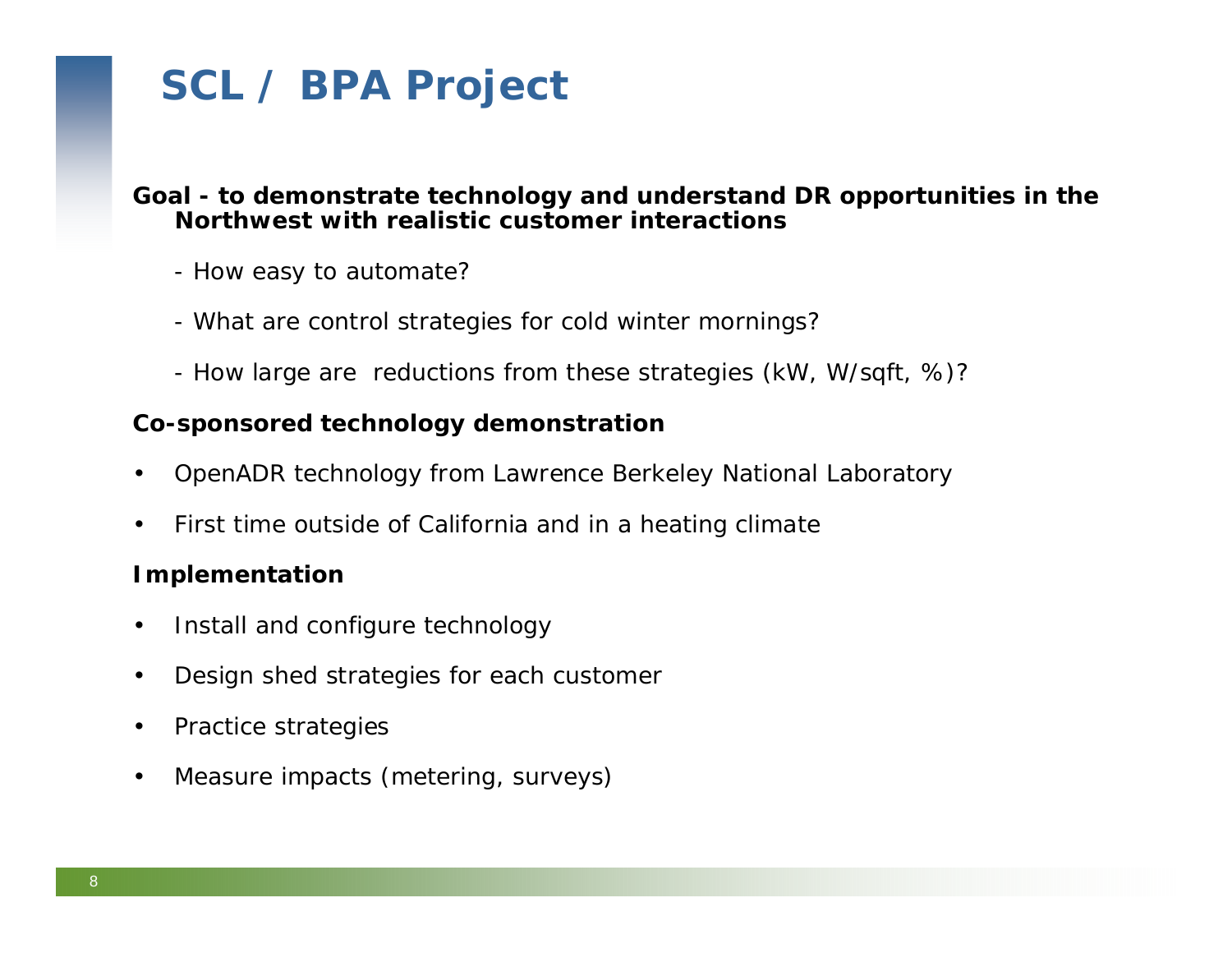## **Demand Response Automation Architecture**



**Seattle University Seattle Municipal Tower McKinstry**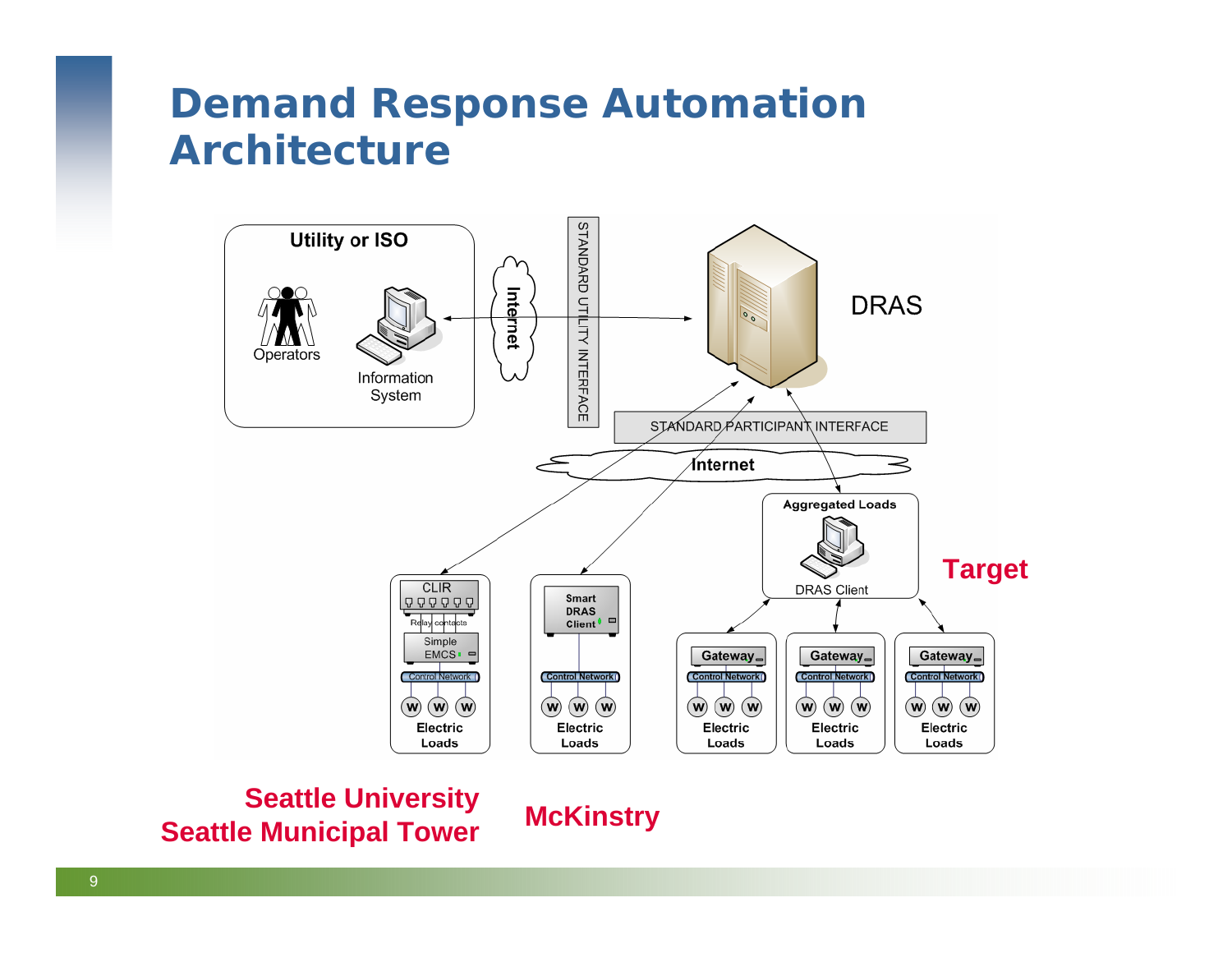## **DR Control Strategies (and previous examples)**

|                                |                            | <b>HVAC</b>                      |                                                        |               |                 |              |                 | Lighting          |                                 |                                | Other          |                     |                       |                                         |                  |                                |
|--------------------------------|----------------------------|----------------------------------|--------------------------------------------------------|---------------|-----------------|--------------|-----------------|-------------------|---------------------------------|--------------------------------|----------------|---------------------|-----------------------|-----------------------------------------|------------------|--------------------------------|
| <b>Site</b>                    | adjustment<br>Global temp. | Decrease<br>pres.<br>Duct static | Decrease<br>$\overline{A}$<br>$\overline{\mathcal{O}}$ | Fan VFD limit | Shut off<br>RTU | Duty Cycling | re-heating<br>൨ | Fan-coil unit off | imid<br>light<br>area<br>Common | dim<br>light<br>area<br>Office | Turn off light | ballast<br>Dimmable | switching<br>Bi-level | shed<br><b>S</b><br>Non-critical proces | Elevator cycling | shift<br>peak<br>pump<br>Water |
| McKinstry                      |                            |                                  |                                                        |               |                 | $\sf X$      |                 |                   |                                 |                                |                |                     |                       |                                         |                  |                                |
| Target - T1284                 | $\sf X$                    |                                  |                                                        |               | X               |              |                 |                   |                                 |                                |                |                     | $\sf X$               |                                         |                  |                                |
| Target - T0637                 | $\sf X$                    |                                  |                                                        |               | $\sf X$         |              |                 |                   |                                 |                                |                |                     | $\sf X$               |                                         |                  |                                |
| <b>Seattle Municiple Tower</b> | $\sf X$                    |                                  |                                                        |               |                 |              |                 |                   |                                 |                                |                |                     |                       |                                         |                  |                                |
| <b>Seattle University</b>      | $\sf X$                    |                                  |                                                        |               |                 | X            | $\sf X$         |                   |                                 |                                |                |                     |                       |                                         |                  |                                |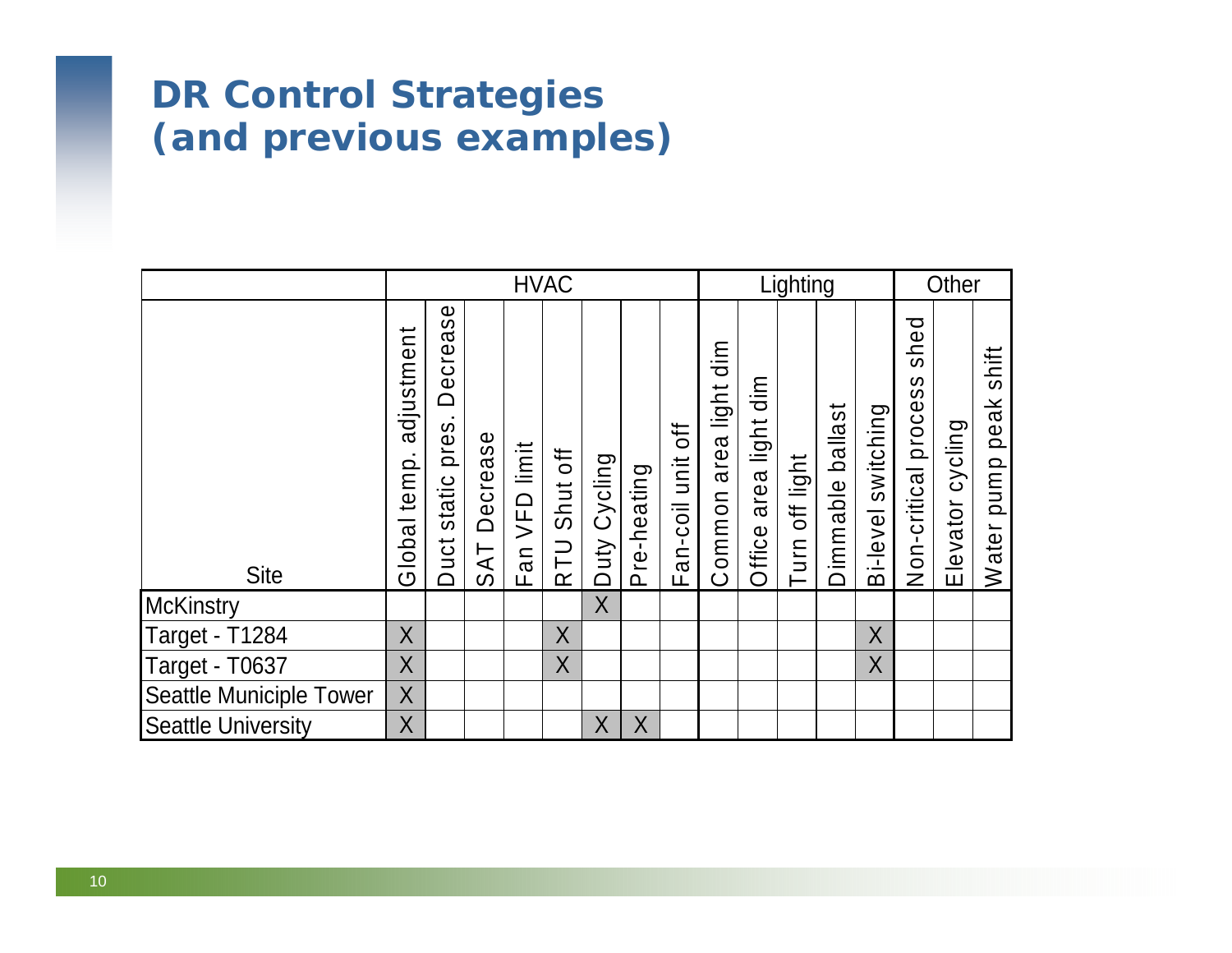# **Technology Demonstration Sites**

| <b>Site</b>                    | <b>Site Address</b>  | <b>Building Type</b> | <b>Gross Floor Area</b><br>ft <sup>2</sup> | Year<br><b>Constructed</b> | Peak Load<br>kW | Peak<br>W/ft <sup>2</sup> |
|--------------------------------|----------------------|----------------------|--------------------------------------------|----------------------------|-----------------|---------------------------|
| <b>McKinstry</b>               | 5005 3rd Avenue S    | Office               | 100,000                                    |                            | 347             | 3.5                       |
| Target - T1284*                | 302 NE Northgate Way | Retail               | 165,667                                    | 2000                       | 685             | 4.1                       |
| Target - T0637*                | 2800 SW Barton St.   | Retail               | 99,471                                     | 1990                       | 225             | 2.3                       |
| <b>Seattle Municipal Tower</b> | 700 Fifth Avenue     | Office               | 1,200,000                                  | 1989                       | 6168            | 5.1                       |
| <b>Seattle University</b>      | 12th Avenue<br>901   | Education            | 99,840                                     | 2001                       | 841 kVA         | 8.4                       |

|                                | 18-Feb | 25-Feb | 3-Mar  | 5-Mar  | 9-Mar  | 10-Mar | 11-Mar | 12-Mar | 16-Mar  | 18-Mar  | 20-Mar  |
|--------------------------------|--------|--------|--------|--------|--------|--------|--------|--------|---------|---------|---------|
| <b>Site</b>                    | Test 1 | Test 2 | Fest 4 | Test 5 | Test 6 | Test 7 | Test 8 | Test 9 | Test 10 | Test 11 | Test 12 |
| <b>McKinstry Seattle</b>       | Day    | Day    |        | Day-Of |        |        | Day    |        |         |         |         |
|                                | Ahead  | Ahead  |        |        |        |        | Ahead  |        |         |         |         |
| <b>Target - T1284</b>          |        |        | Dav    | Day-Of | Day    |        | Day    |        |         |         |         |
|                                |        |        | Ahead  |        | Ahead  |        | Ahead  |        |         |         |         |
| <b>Target - T0637</b>          |        |        |        |        |        |        | Day    |        | Day-Of  | Day     | Day     |
|                                |        |        |        |        |        |        | Ahead  |        |         | Ahead   | Ahead   |
|                                |        |        | Day    |        | Day    |        | Day    |        |         |         |         |
| <b>Seattle Municipal Tower</b> |        |        | Ahead  | Day-Of | Ahead  |        | Ahead  |        |         |         |         |
|                                |        |        |        |        |        | Day    |        | Day    |         | Day     |         |
| <b>Seattle Univ.</b>           |        |        |        |        |        | Ahead  |        | Ahead  | Day-Of  | Ahead   |         |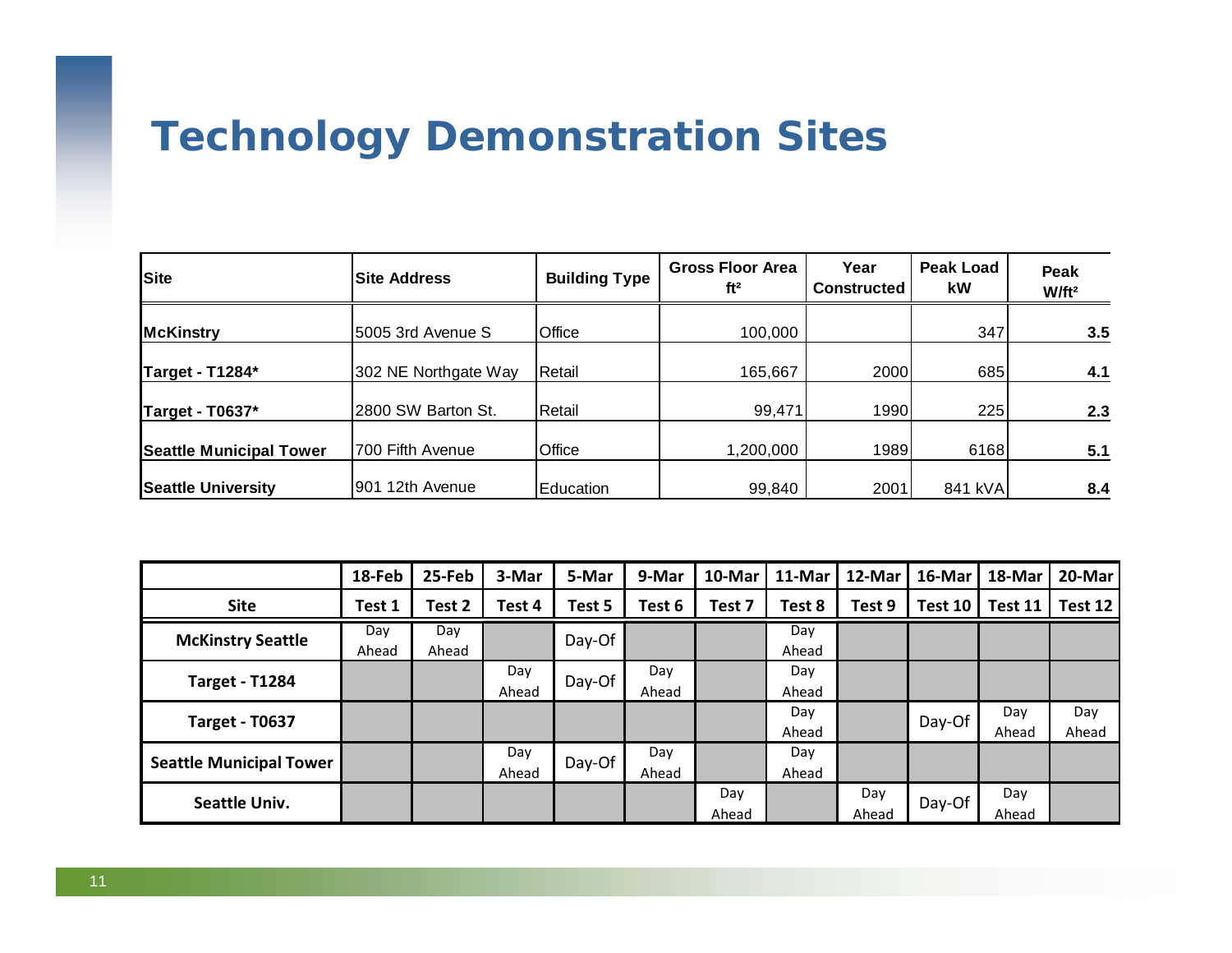## **DR Test Events**

|                                | 18-Feb | 25-Feb | 3-Mar  | 5-Mar  | 9-Mar  | 10-Mar | 11-Mar | 12-Mar | 16-Mar  | 18-Mar  | 20-Mar  |
|--------------------------------|--------|--------|--------|--------|--------|--------|--------|--------|---------|---------|---------|
| <b>Site</b>                    | Test 1 | Test 2 | Test 4 | Test 5 | Test 6 | Test 7 | Test 8 | Test 9 | Test 10 | Test 11 | Test 12 |
| <b>McKinstry Seattle</b>       | Day    | Day    |        | Day-Of |        |        | Day    |        |         |         |         |
|                                | Ahead  | Ahead  |        |        |        |        | Ahead  |        |         |         |         |
| <b>Target - T1284</b>          |        |        | Day    | Day-Of | Day    |        | Day    |        |         |         |         |
|                                |        |        | Ahead  |        | Ahead  |        | Ahead  |        |         |         |         |
|                                |        |        |        |        |        |        | Day    |        | Day-Of  | Day     | Day     |
| <b>Target - T0637</b>          |        |        |        |        |        |        | Ahead  |        |         | Ahead   | Ahead   |
|                                |        |        | Day    |        | Day    |        | Day    |        |         |         |         |
| <b>Seattle Municipal Tower</b> |        |        | Ahead  | Day-Of | Ahead  |        | Ahead  |        |         |         |         |
|                                |        |        |        |        |        | Day    |        | Day    |         | Day     |         |
| <b>Seattle Univ.</b>           |        |        |        |        |        | Ahead  |        | Ahead  | Day-Of  | Ahead   |         |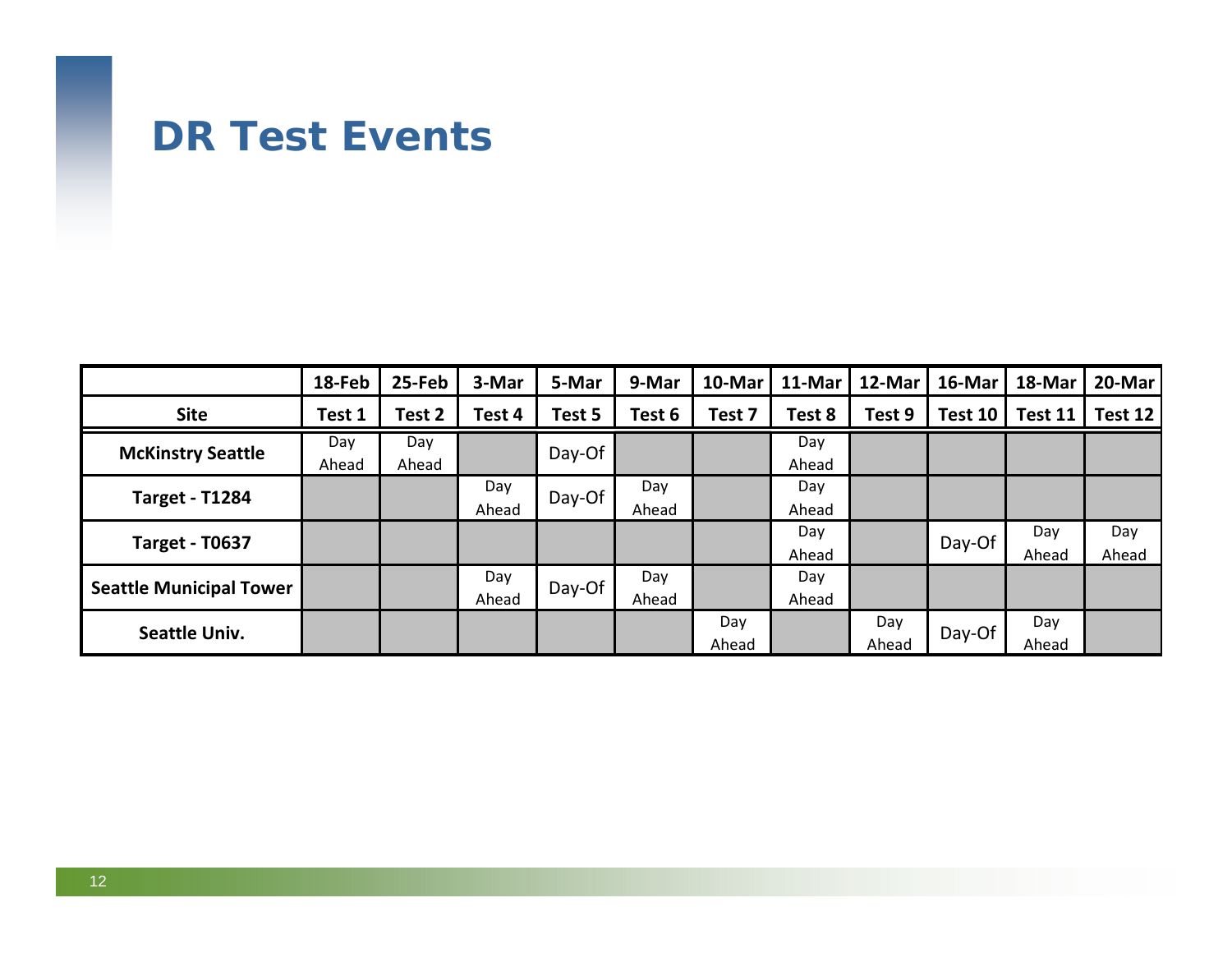#### **Baselines**

- 3/10: Average of the three highest energy consuming business days (within the DR period) within the last ten days
- OAT Regression: Outside air regression with 10 business day demand data.
- Average load: For two sites without any historical data, averaged the 15-min. load data for available business days.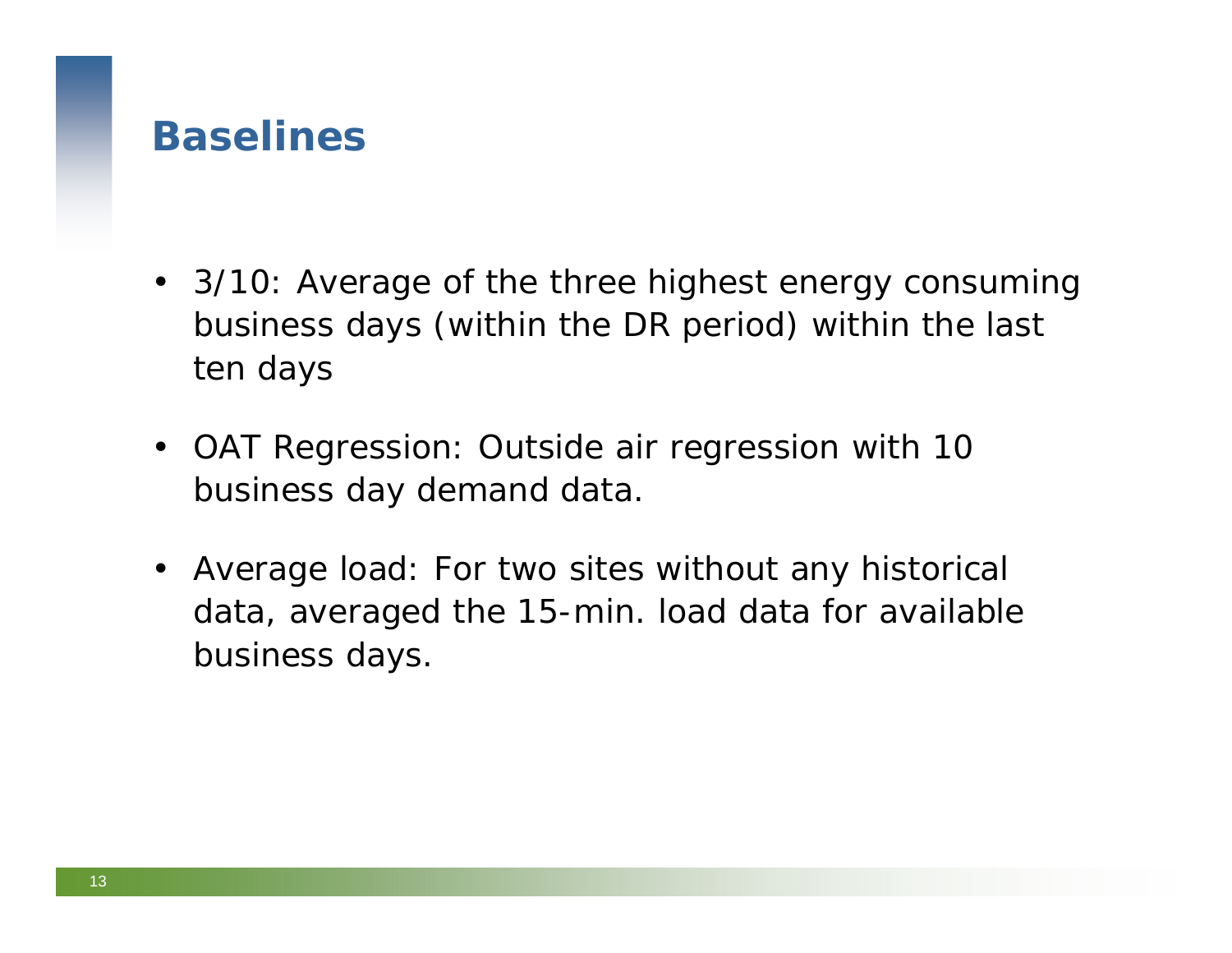# **Demand Savings Results**



| <b>Site</b>       | <b>Savings</b> | Test 1 | Test 2 | <b>Test 3</b> | Test 4 | Average |
|-------------------|----------------|--------|--------|---------------|--------|---------|
|                   | kW             | 26     | 24     | 14            | 25     | 22      |
| <b>McKinstry</b>  | WBP%           | 8%     | 8%     | 5%            | 9%     | 8%      |
| Target -          | kW             | 102    |        | 104           |        | 103     |
| T1284*            | WBP%           | 19%    |        | 19%           |        | 19%     |
| <b>Seattle</b>    | kW             | 678    | 696    | 220           | 438    | 508     |
| <b>Municipal</b>  | WBP%           | 14%    | 14%    | 4%            | 8%     | 10%     |
| <b>Seattle</b>    | kW             | 149    | 94     | 121           | 107    | 118     |
| <b>University</b> | WBP%           | 21%    | 14%    | 18%           | 16%    | 17%     |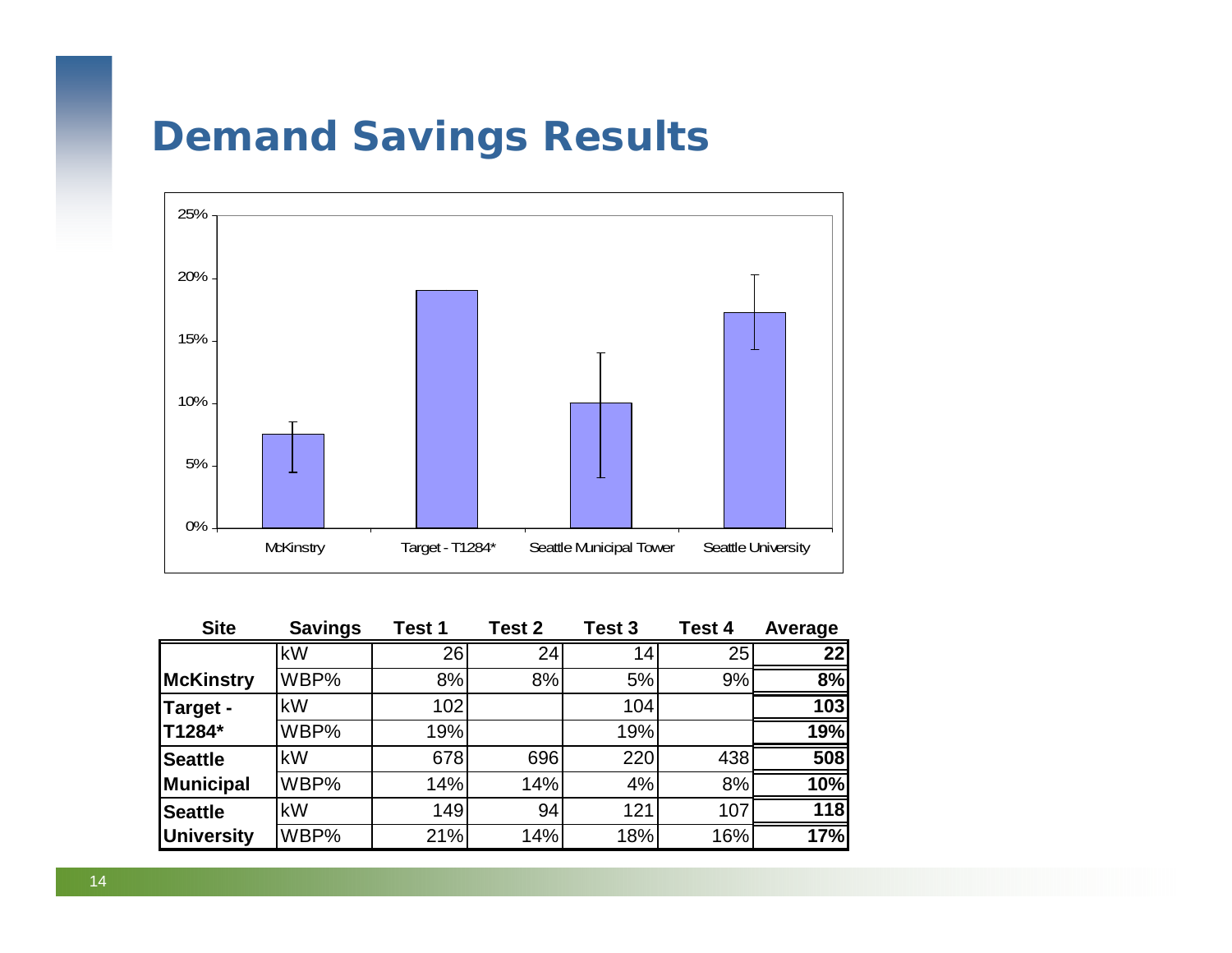

**SU Student Center, 3/10/2009 (Min OAT: 28 °F)**

Actual <del>P B</del>aseline (OAT Regression) → 3/10 Baseline

| <b>OAT Baseline</b> | kW         |      |      | W/sqft |     | WBP% |
|---------------------|------------|------|------|--------|-----|------|
|                     | <b>Max</b> | Ave  | Max  | Ave    | Max | Ave  |
| $7:00 - 8:00$       | 198        | 178  | l.98 | .78    | 28% | 25%  |
| $8:00-9:00$         | 88         | 1601 | l.88 | .60    | 26% | 22%  |
| $9:00-10:00$        | 39         | 108  | .39  | .08    | 20% | 15%  |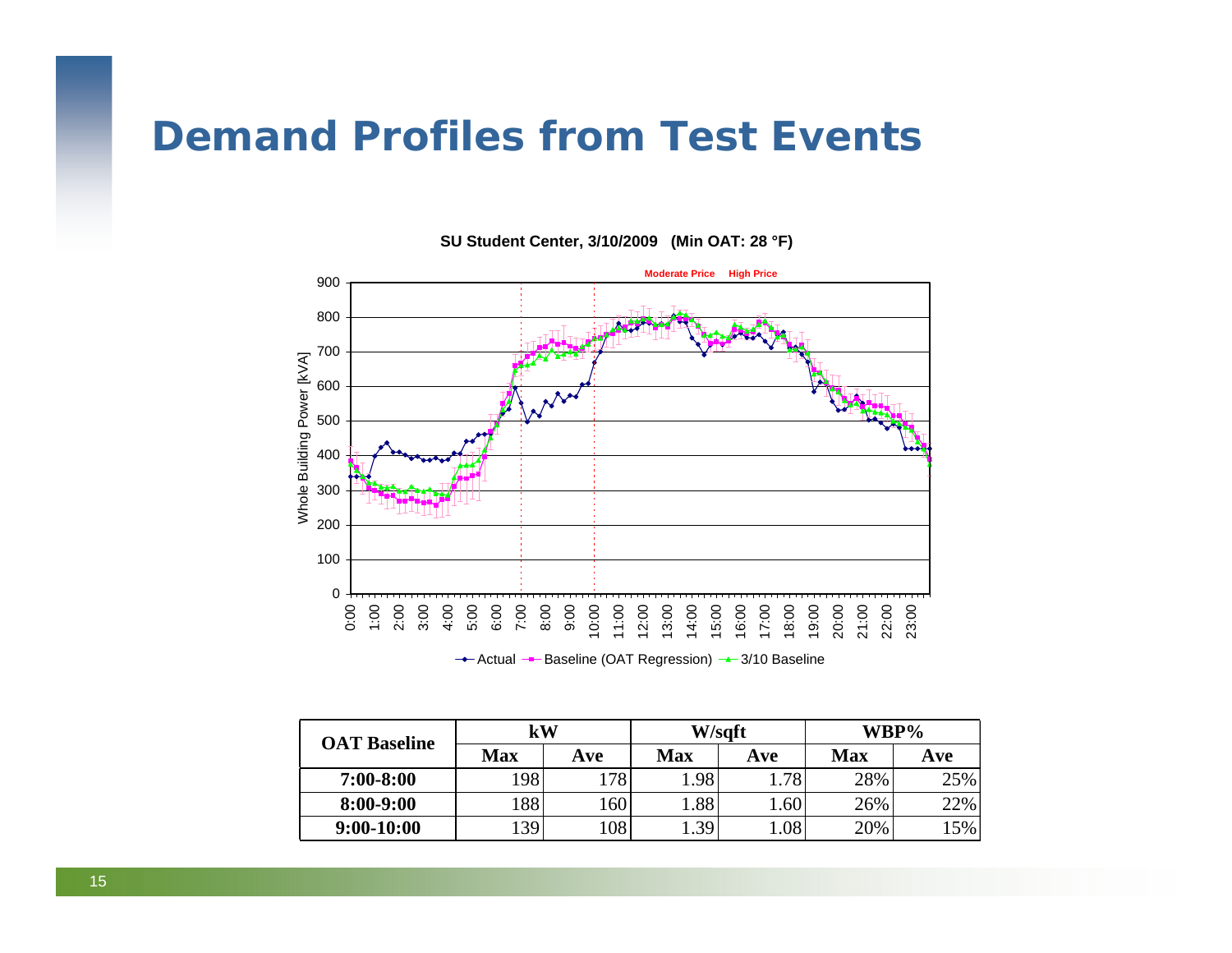

 $\leftarrow$  Ave baseline  $\leftarrow$  test Mar-09

| Date   | <b>Baseline</b> | $\mathbf{k}$ W |     | W/sqft     |      | WBP%       |     |  |
|--------|-----------------|----------------|-----|------------|------|------------|-----|--|
|        |                 | <b>Max</b>     | Ave | <b>Max</b> | Ave  | <b>Max</b> | Ave |  |
|        | $7:00 - 8:00$   | 80             | 47  | 0.48       | 0.29 | 22%        | 14% |  |
| Mar-09 | $8:00-9:00$     | ററ             | 101 | 0.74       | 0.61 | 26%        | 22% |  |
|        | $9:00-10:00$    | .09            | 93  | 0.66       | 0.56 | 24%        | 20% |  |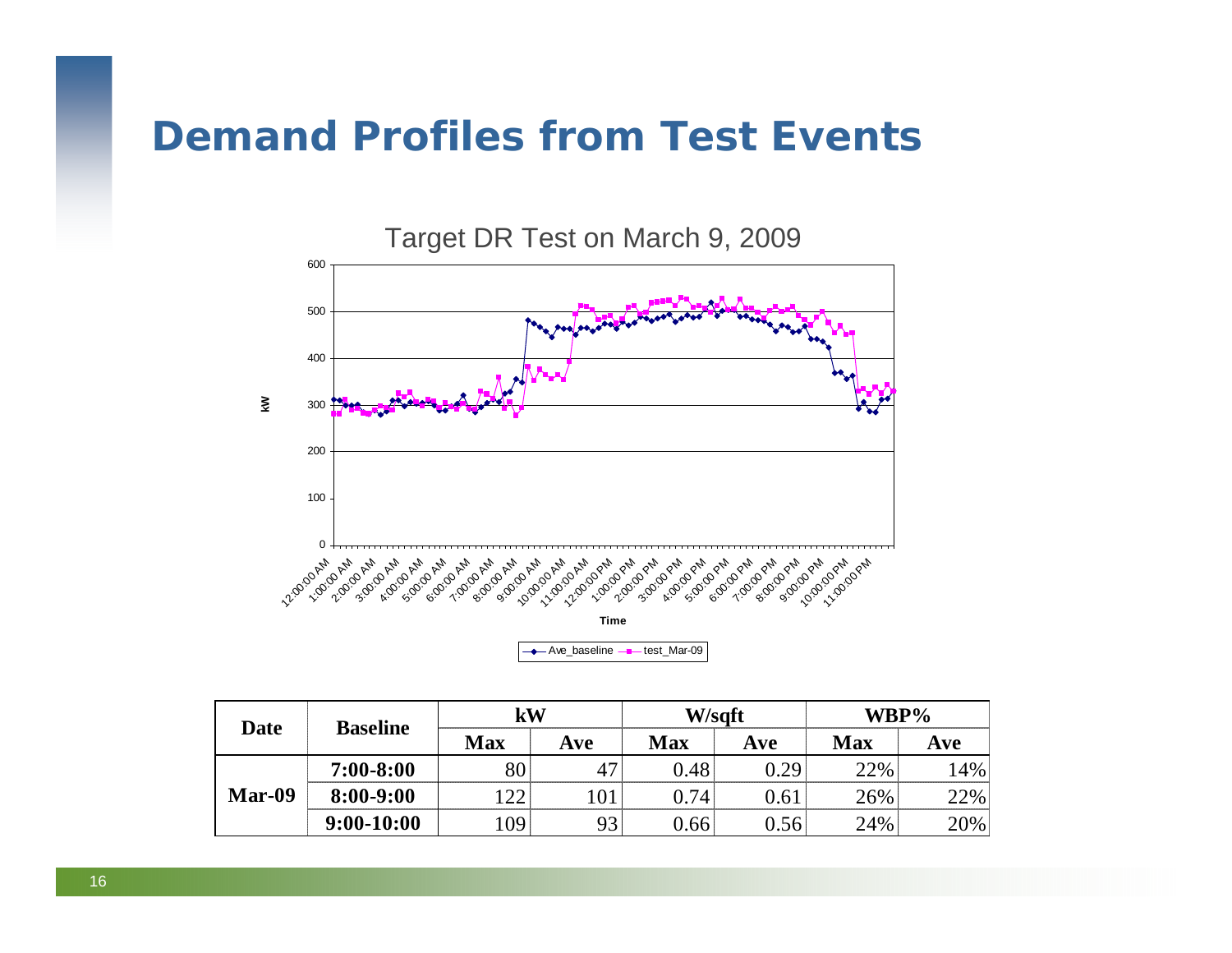

**SMT Test\_1, 3/3/2009 (Min OAT: 43 °F)**

Actual Baseline (OAT Regression) 3/10 Baseline

| Date     | <b>OAT Baseline</b> | kW  |     |            | W/sqft | WBP%       |     |  |
|----------|---------------------|-----|-----|------------|--------|------------|-----|--|
|          |                     | Max | Ave | <b>Max</b> | Ave    | <b>Max</b> | Ave |  |
|          | $7:00 - 8:00$       | 973 | 867 | 9.73       | 8.67   | 19%        | 17% |  |
| $Mar-03$ | 8:00-9:00           | 827 | 716 | 8.27       | 7.16   | $17\%$     | 5%  |  |
|          | $9:00-10:00$        | 525 | 450 | 5.25       | 4.50   | 12%        | 10% |  |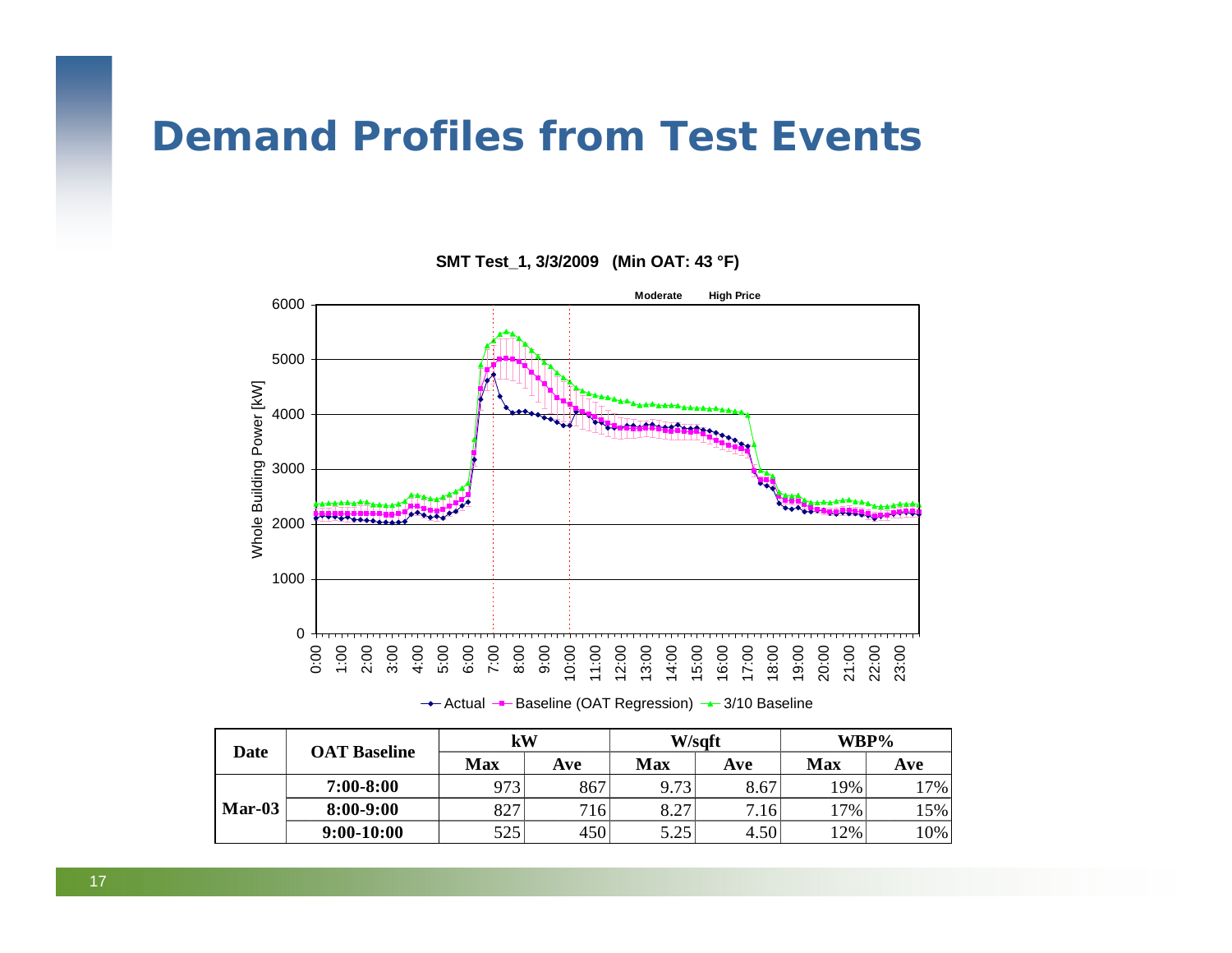

#### **Mckinstry, 3/11/2009 (Min OAT: 28 °F)**

|          | <b>Period</b> | kW         |                | W/ft <sup>2</sup> |            | WBP%       |       |  |
|----------|---------------|------------|----------------|-------------------|------------|------------|-------|--|
| Date     |               | <b>Max</b> | Ave            | <b>Max</b>        | <b>Ave</b> | <b>Max</b> | Ave   |  |
|          | $7:00 - 8:00$ |            | 35             | 0.44              | 0.35       | 16%        | 3%    |  |
| $Mar-11$ | $8:00-9:00$   |            | 23             | 0.31              |            | 1%         | 9%    |  |
|          | $9:00-10:00$  |            | $\overline{ }$ | $0.27\,$          | 0.17       | 10%        | $6\%$ |  |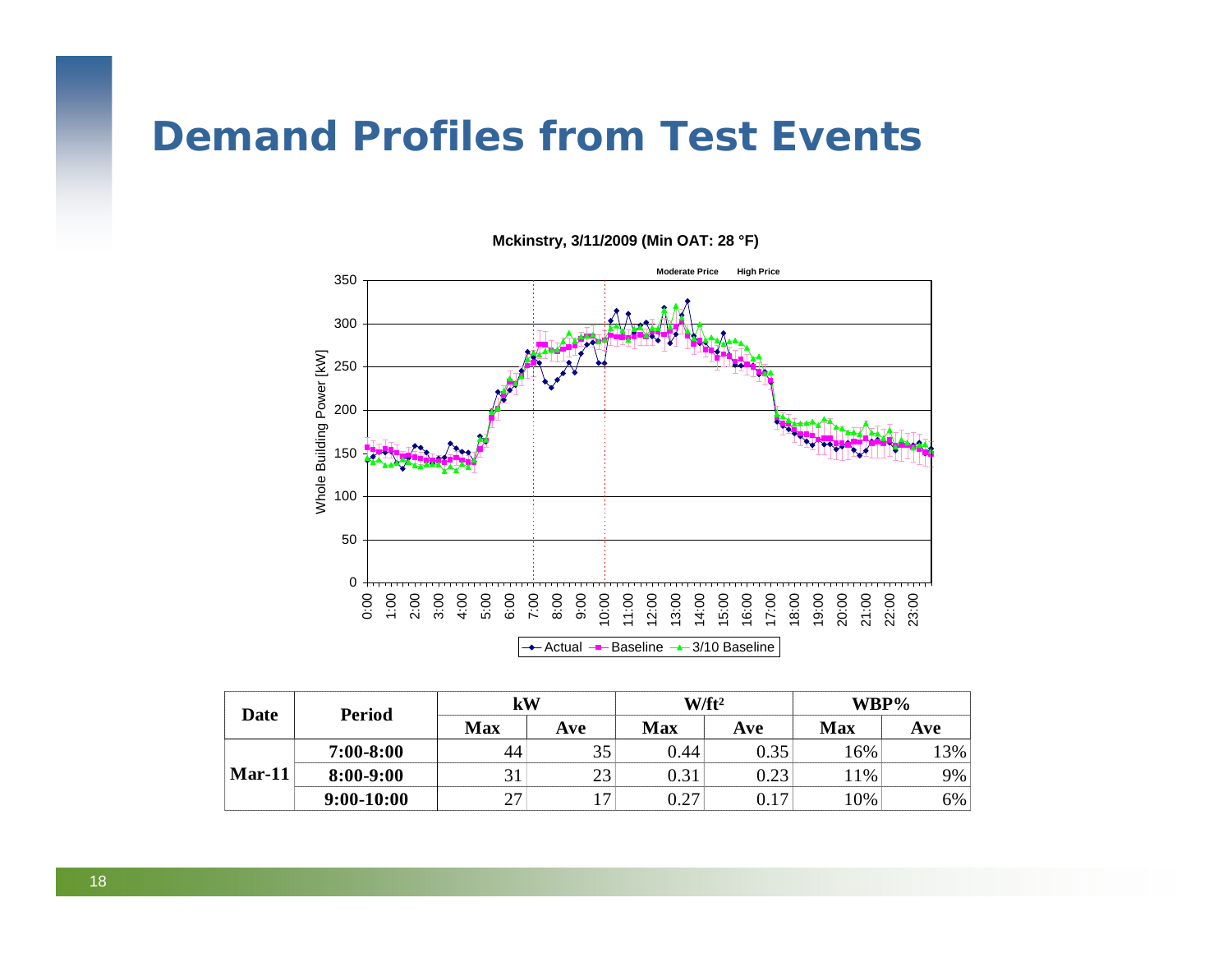## **Lesson's Learned**

- Recruiting, communication with vendors, enablement are slow especially without previous DR culture/knowledge.
- Winter HVAC demand reduction opportunities in buildings with gas heating is limited.
- Lighting delivers year-round DR.
- Baseline methods have to be developed.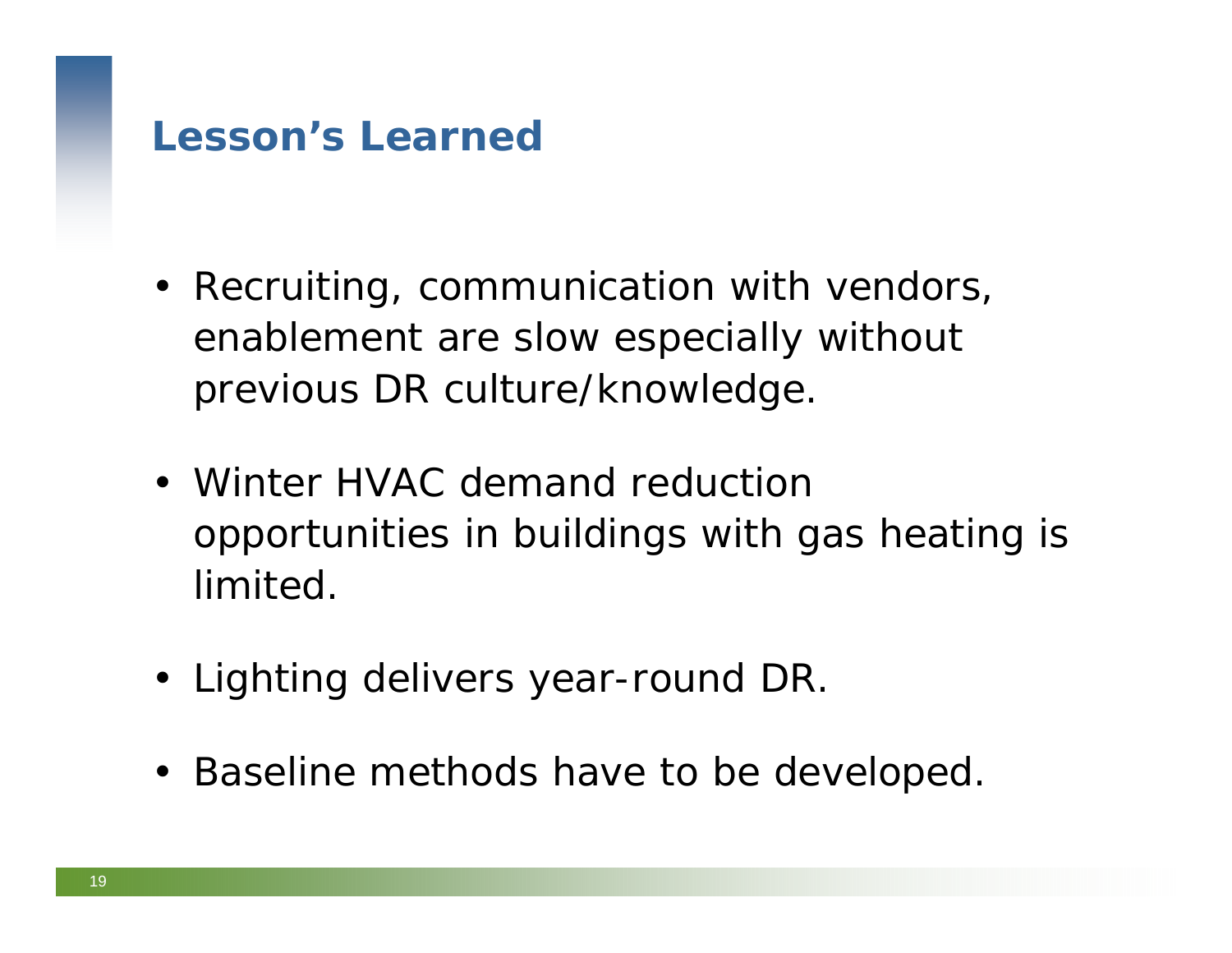# **Next Steps**

- Test summer DR strategies with the same sites.
- $\bullet$  Enhance DRAS capabilities to dispatch targeted DR events
- $\bullet$ Expand tests to other utilities.
- $\bullet$  Train and educate control vendors, facility managers, building owners.
- Work with standards development organizations to move OpenADR specifications into formal standards.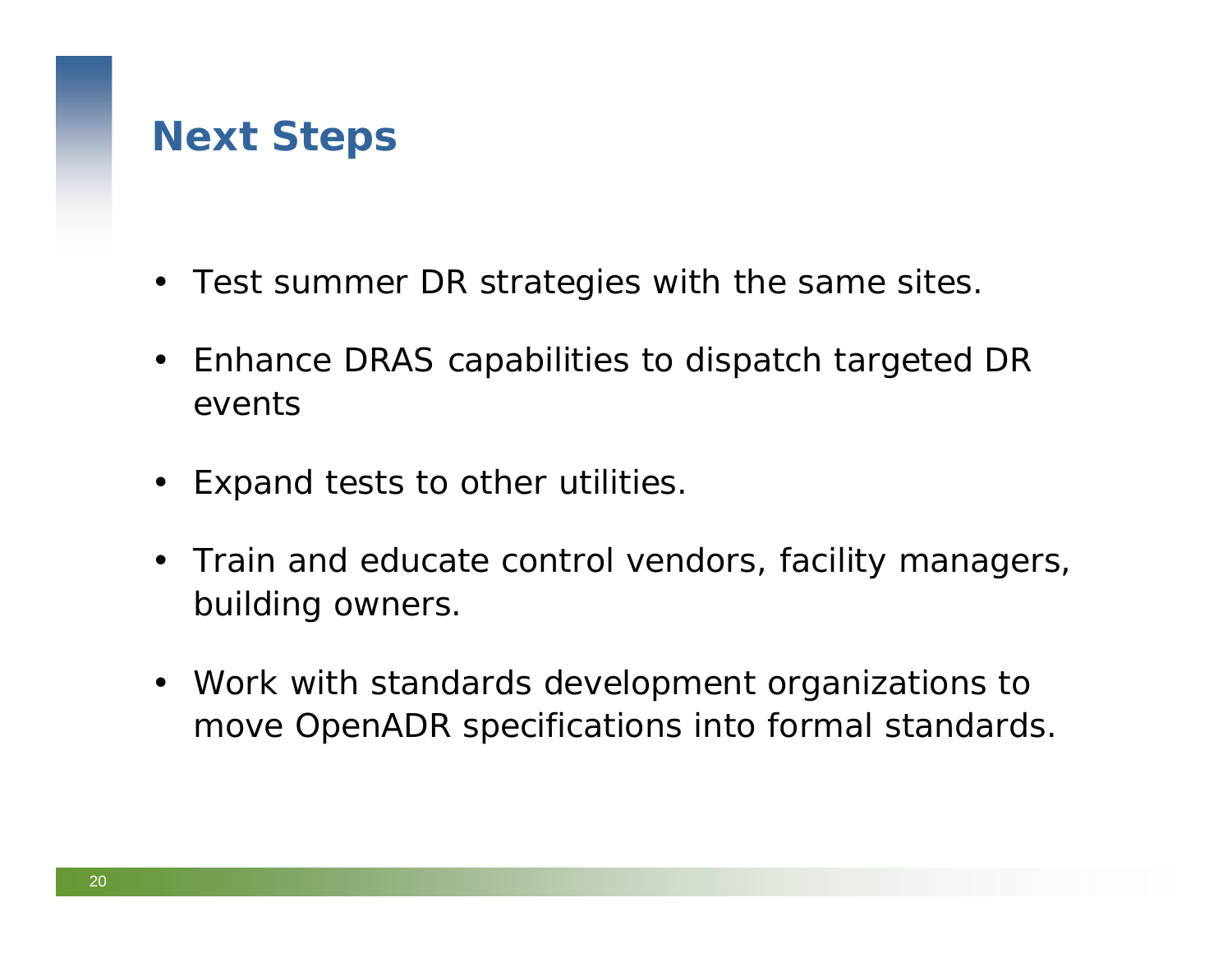# **Features of Open Automated DR Communications (OpenADR) Specification**

- Continuous and Reliable Provides continuous, secure, and reliable 2 communications infrastructure
- $\bullet$  Translation - Translates DR event information to continuous internet signals
- Automation Receipt of the signal is designed to initiate automation
- •Opt-Out - Provides opt-out or override function
- • Complete Data Model – Describes model and architecture to communicate price, reliability, and other DR activation signals.
- Scalable Provides communications architecture scalable to many forms of DR programs and tariffs

http://www.openadr.org/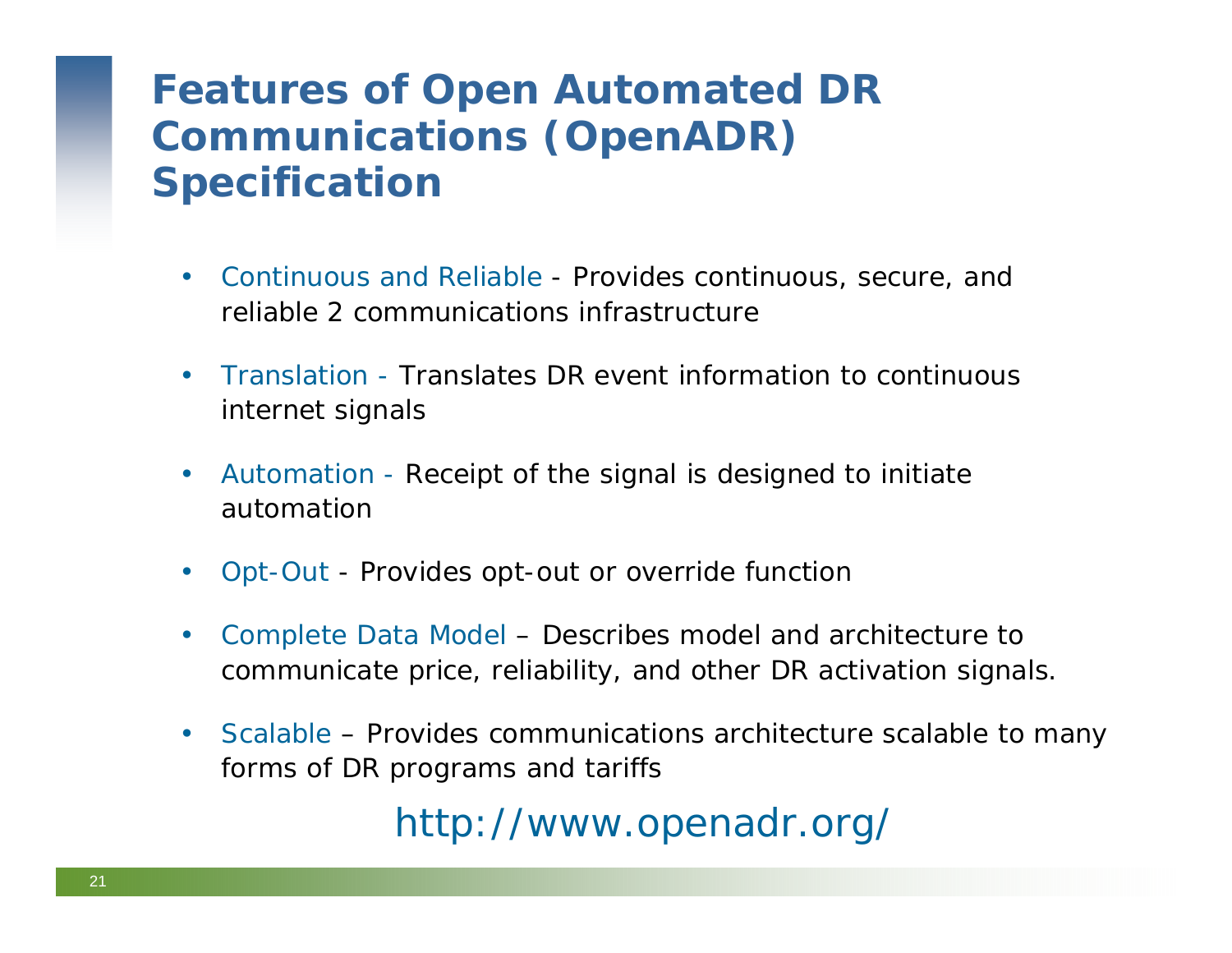#### **OpenADR Adoption - Collaborative Activities**

- • Centralized development and documentation of information concerning OpenADR deployments.
- • Education and training sessions to support control vendors, system integrators and facilities.
- • Co-development of marketing strategies between Utilities/ISO's and vendors for specific DR programs.
- • Development of an OpenADR marketing portal targeted toward customers that may be interested in participating in an automated DR program.
- •Compliance testing, including the possibility of branding.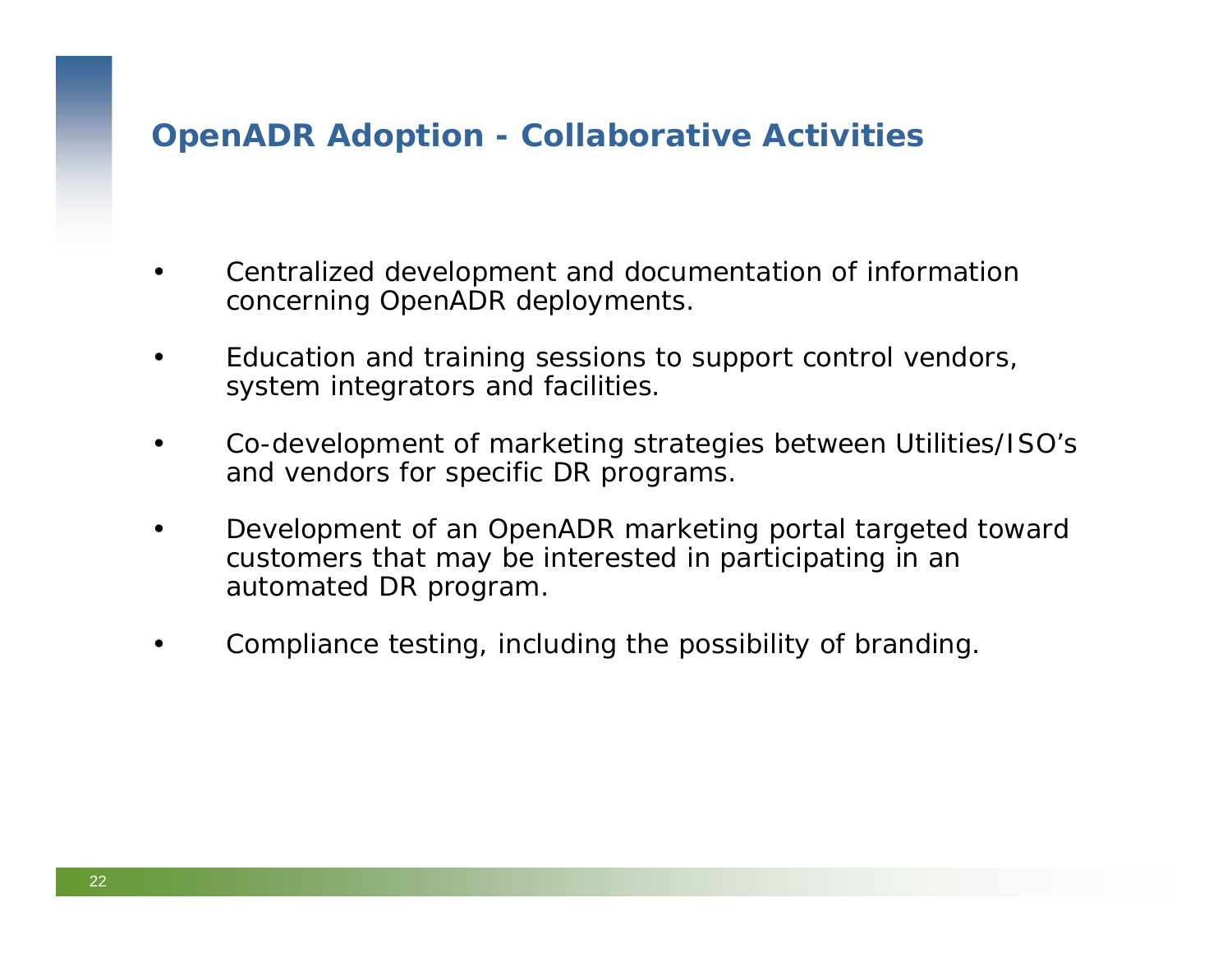#### **Auto-DR Client Development**

| <b>Vendor</b>                  | <b>Sector</b>                | <b>End-Use</b>            | <b>Client Dev</b> |
|--------------------------------|------------------------------|---------------------------|-------------------|
| <b>PowerIT</b>                 | Industrial                   | Refrigeration             | Completed         |
| <b>Cassatt Corp</b>            | Industrial                   | Data Center Servers       | Completed         |
| <b>Adura Technologies</b>      | Commercial                   | Lighting                  | Completed         |
| LumEnergi                      | Commercial                   | Lighting                  | Completed         |
| <b>Automated Logic Corp</b>    | Commercial                   | <b>HVAC</b>               | Completed         |
| <b>Federspiel Controls</b>     | Commercial/Industrial        | <b>HVAC</b>               | Completed         |
| <b>Universal Devices</b>       | Commercial/Residential       | HVAC/Lighting/Others      | Completed         |
| <b>Richards Zeta</b>           | Commercial                   | HVAC/Lighting             | Completed         |
| Invensys/Wonderware            | Industrial                   | <b>SCADA/HMI</b>          | Completed         |
| Eaton                          | Commercial                   | Lighting                  | Completed         |
| <b>Tendril</b>                 | Residential                  | <b>HVAC/Others</b>        | Completed         |
| <b>Cypress Systems</b>         | Commercial/Industrial        | <b>HVAC/Others</b>        | Completed         |
| <b>BPL Global</b>              | Commercial/Residential       | <b>HVAC/Others</b>        | In process        |
| Honeywell                      | Commercial                   | <b>HVAC/Others</b>        | In discussion     |
| <b>Red Dwarf Technologies</b>  | <b>NA</b>                    | <b>NA</b>                 | In discussion     |
| <b>Convergence Wireless</b>    | Commercial                   | Lighting                  | In discussion     |
| <b>Beckhoff</b>                | Commercial                   | Lighting                  | In discussion     |
| Wattstopper                    | Commercial                   | Lighting                  | In discussion     |
| The list below is from Akuacom |                              |                           |                   |
| <b>Daikin Industries Ltd</b>   | Commercial/Industrial        | <b>HVAC</b>               | <b>NA</b>         |
| e-radio USA                    | Technology Integrator        | RDS/FM, etc               | <b>NA</b>         |
| <b>Emacx Systems</b>           | <b>NA</b>                    | <b>NA</b>                 | <b>NA</b>         |
| <b>Energy ICT</b>              | Technology Integrator        | <b>Automation Systems</b> | <b>NA</b>         |
| Lynxspring                     | Technology Integrator        | <b>Automation Systems</b> | <b>NA</b>         |
| <b>Regen Energy</b>            | Technology Integrator        | HVAC/Lighting/Others      | <b>NA</b>         |
| <b>RTP Controls</b>            | Technology Integrator        | <b>Automation Systems</b> | Completed         |
| <b>Advanced Telemetry</b>      | Technology Integrator        | <b>Automation Systems</b> | Completed         |
| Echelon                        | <b>Technology Integrator</b> | <b>Automation Systems</b> | Completed         |
| <b>KW Aware</b>                | Technology Integrator        | <b>Automation Systems</b> | Completed         |
| <b>Site Controls</b>           | Technology Integrator        | <b>Automation Systems</b> | Completed         |
| Advantech                      | <b>Technology Integrator</b> | <b>Automation Systems</b> | Completed         |
| <b>Stonewater</b>              | <b>Technology Integrator</b> | <b>Automation Systems</b> | Completed         |